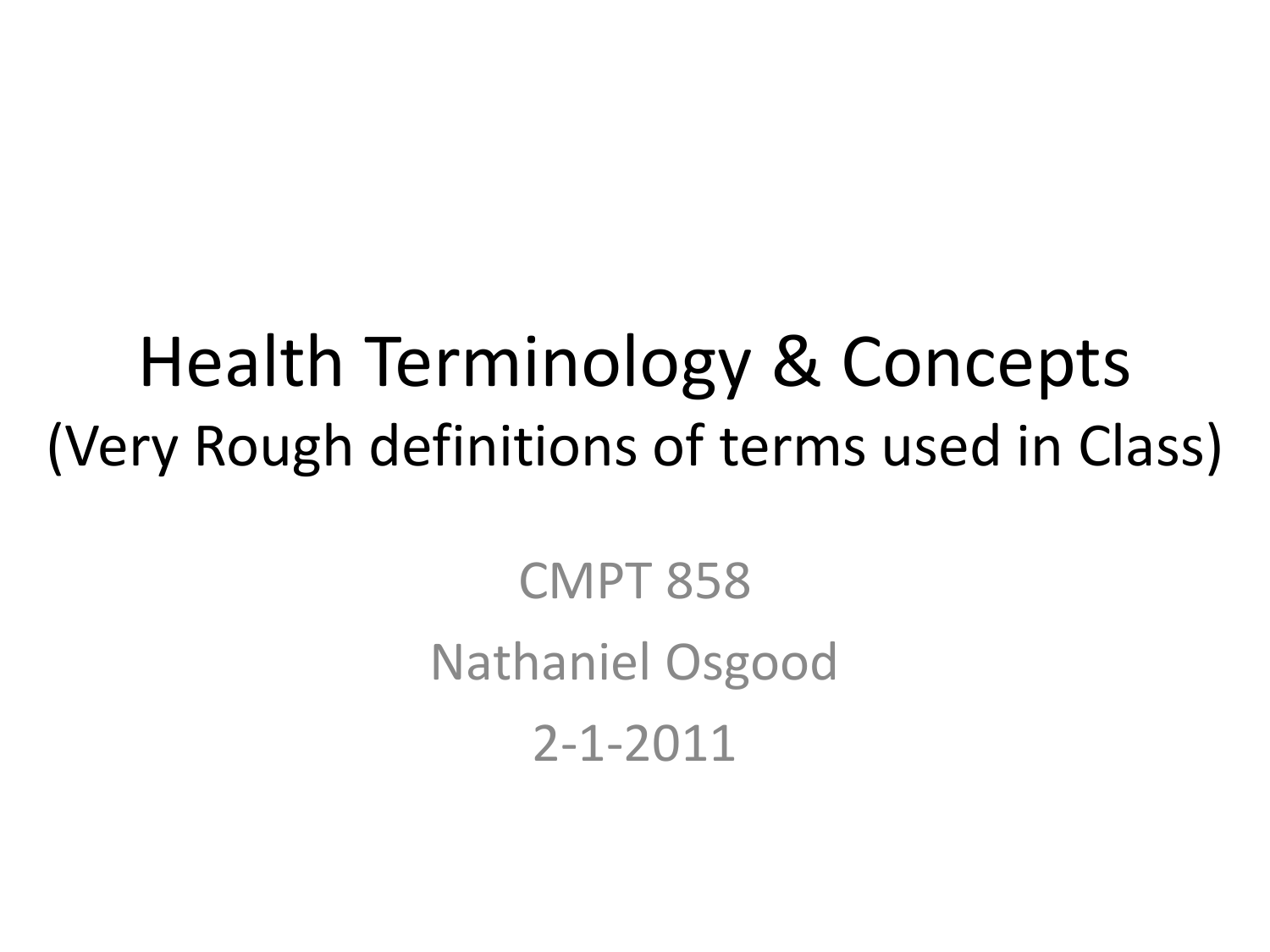# Conditions

- Chronic disease/condition
	- Longstanding
- Infectious disease
	- Caused by a pathogen (agent) invading organism
	- Example pathogens: Bacteria, Viruses, Parasites, Prions, Protozoa, Fungi
	- Some of these are *communicable*(contagious) disease (Agent of infection can be passed on)
- Zoonotic Diseases (Zoonoses): Diseases caught from animals (West Nile Virus, Lyme's Disease, Avian flu, etc)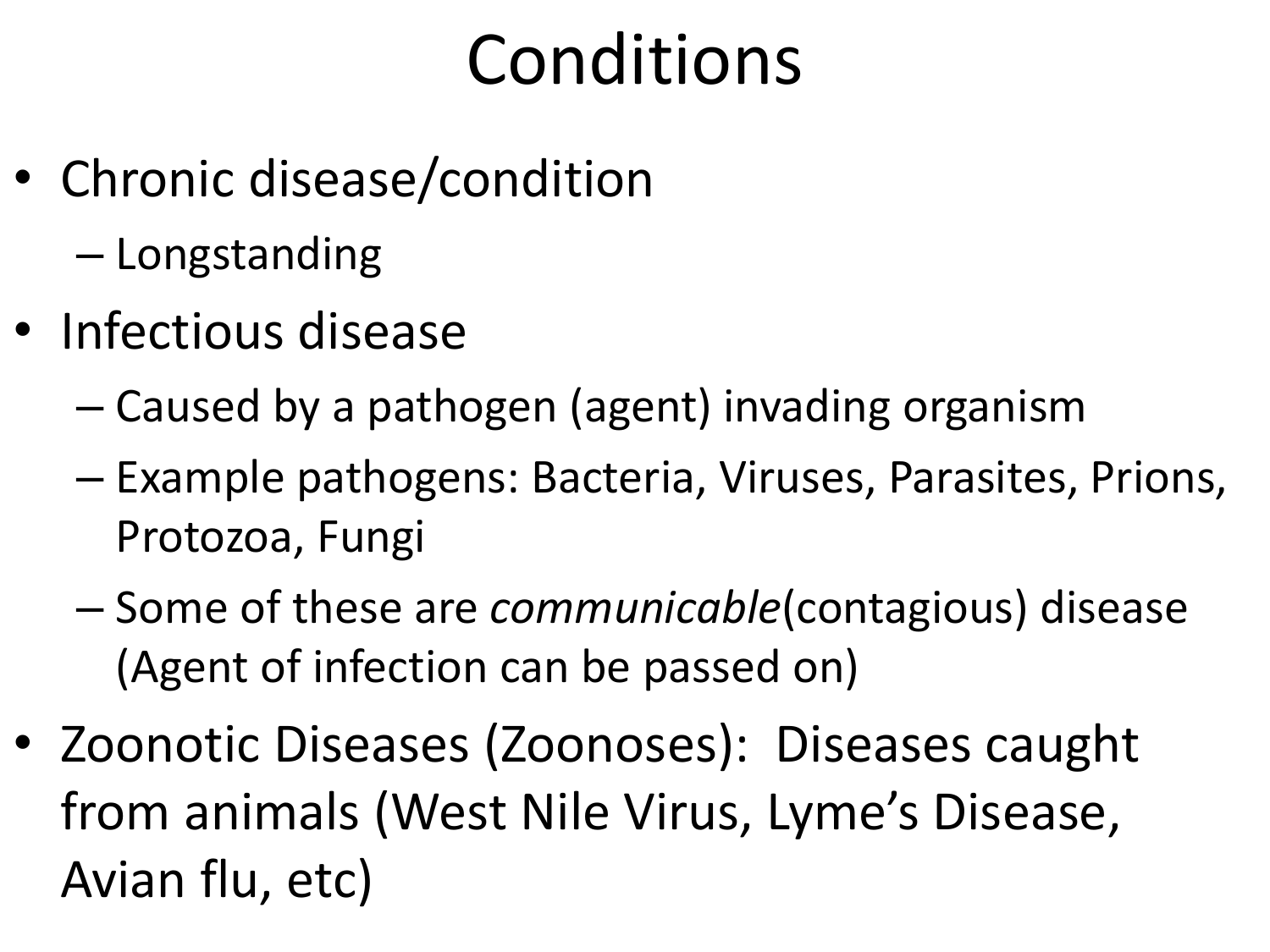# Epidemiological Concepts

- Epidemiology: Study of development, distribution of disease (illness, health) in population
- Incidence: Acquisition of a new illness/disease/condition
- Prevalence: Level of illness present in the population
- Population "at risk": Population in danger of developing condition
- Risk factors: Things that increase likelihood of developing the condition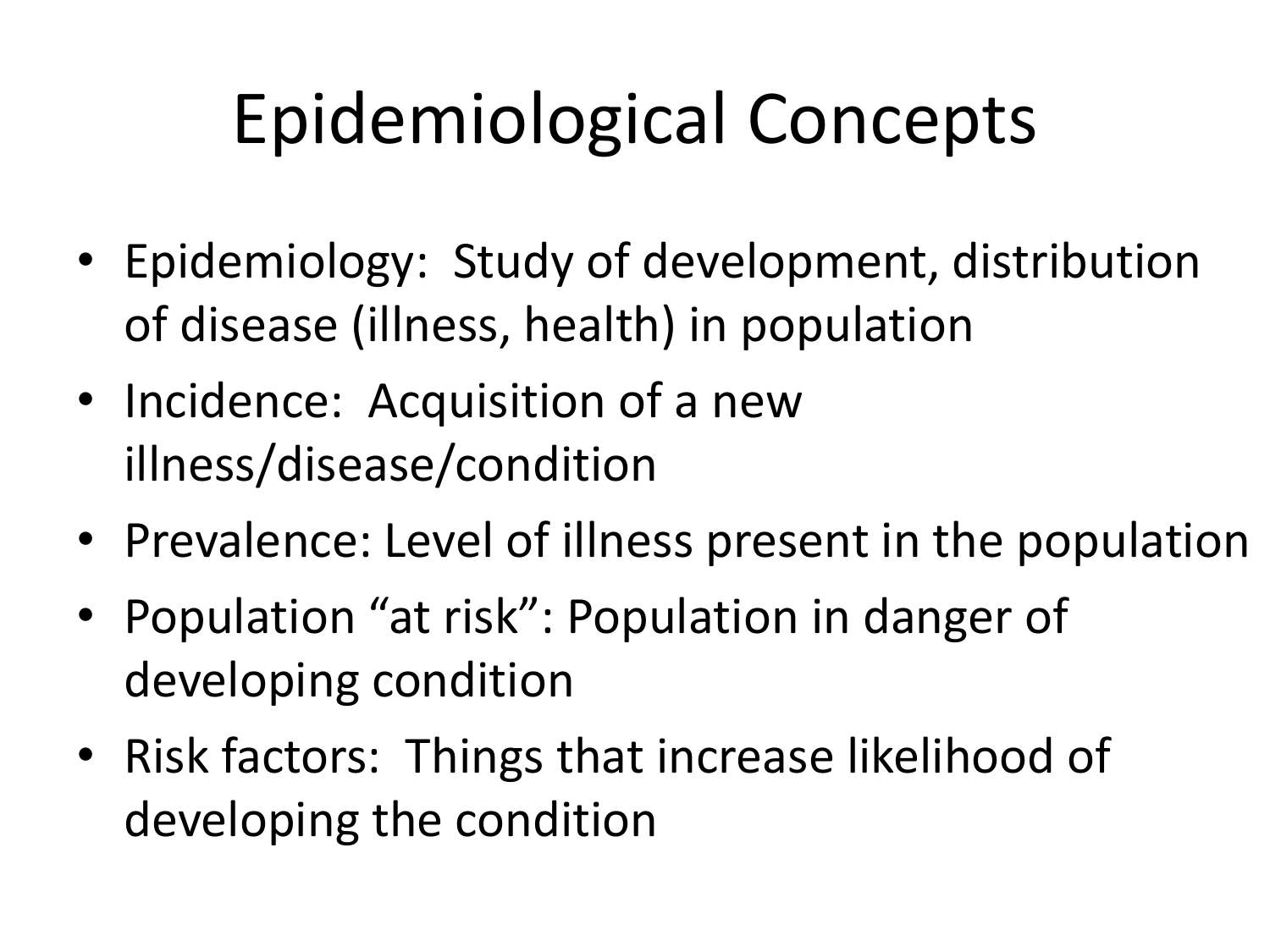## Intervention Stages

- Prevention
	- Primary Prevention: Prevent disease from occurring
- Finding cases followed by Treatment
	- Options
		- Wait for "Presentation" to healthcare system
		- Screening (looking for in seemingly healthy people)
			- Secondary prevention (early disease prevention)
		- Contact tracing (infectious diseases)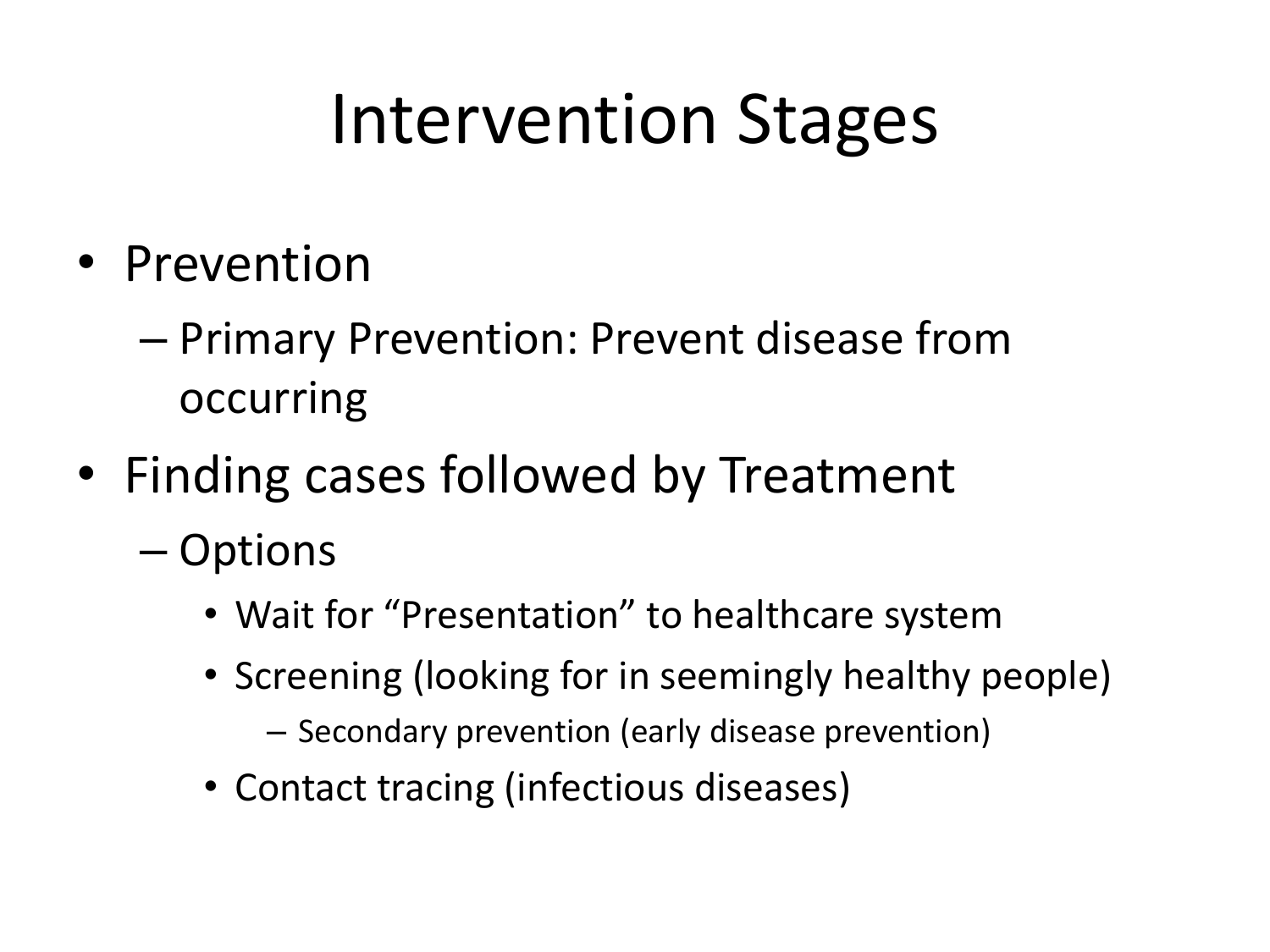### Multiple Conditions & Development

- Co-morbidities: Two diseases/conditions occurring together in the same person
- Co-infection: Two infections in same person
- Super-infection: One infection coming in after another was established
- Sequelae/Complications: Downstream consequences of a condition (slight differences)
- "Natural History" of illness: Stages of progression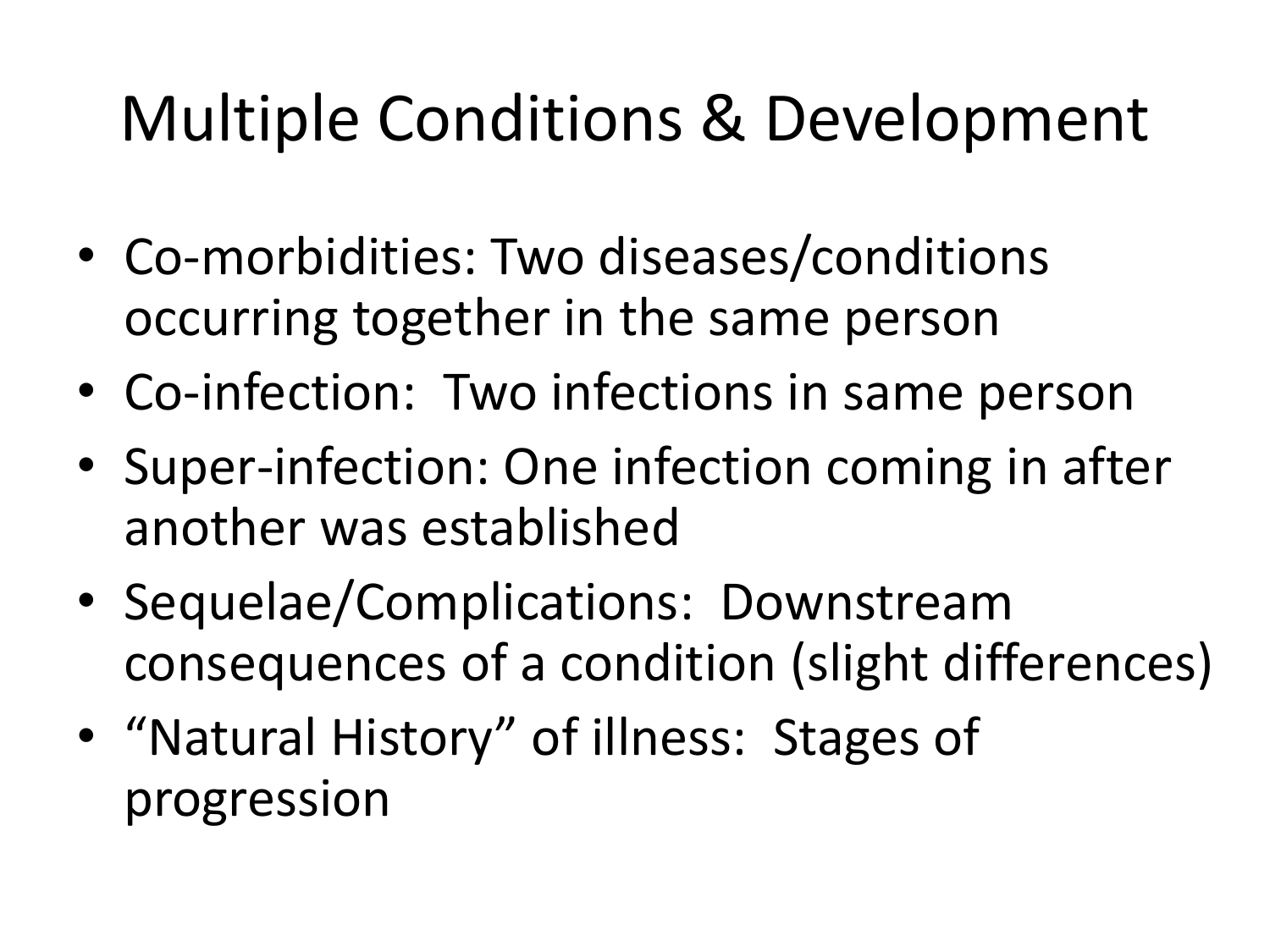# Incidence

- Incident Cases: # of new cases occurring over some period of time
- Incidence Rate: Fraction of those at risk who become ill over some period of time
	- Example computation: # becoming ill in Year 2008/# of those who were at risk in 2007
	- Occasionally will see this over the entire population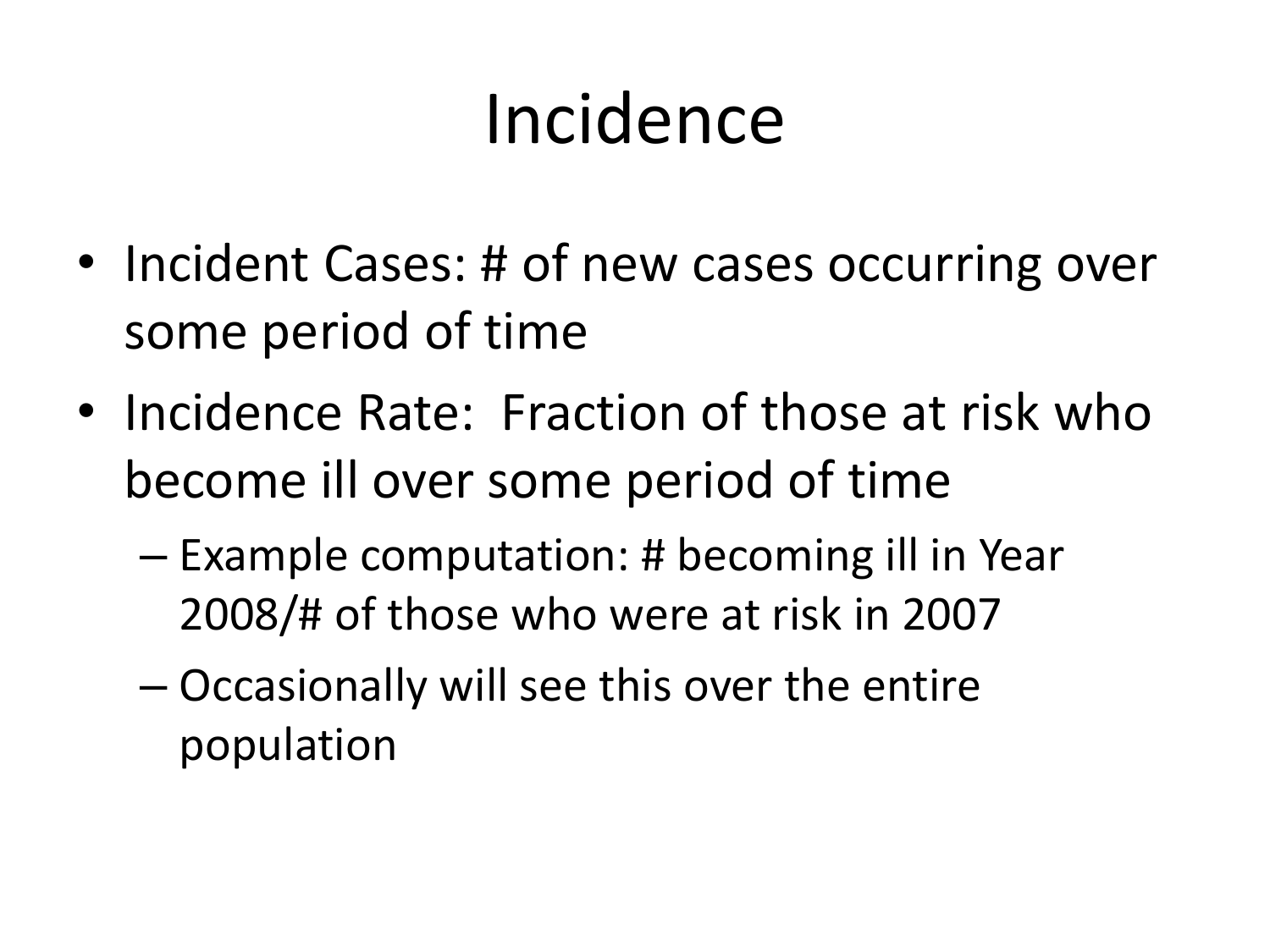### Prevalence

- Prevalent Cases: # of cases in the population
- Prevalence Rate: Fraction of the population that has cases of the condition
- Example calculation: # of diabetics/# of people in the population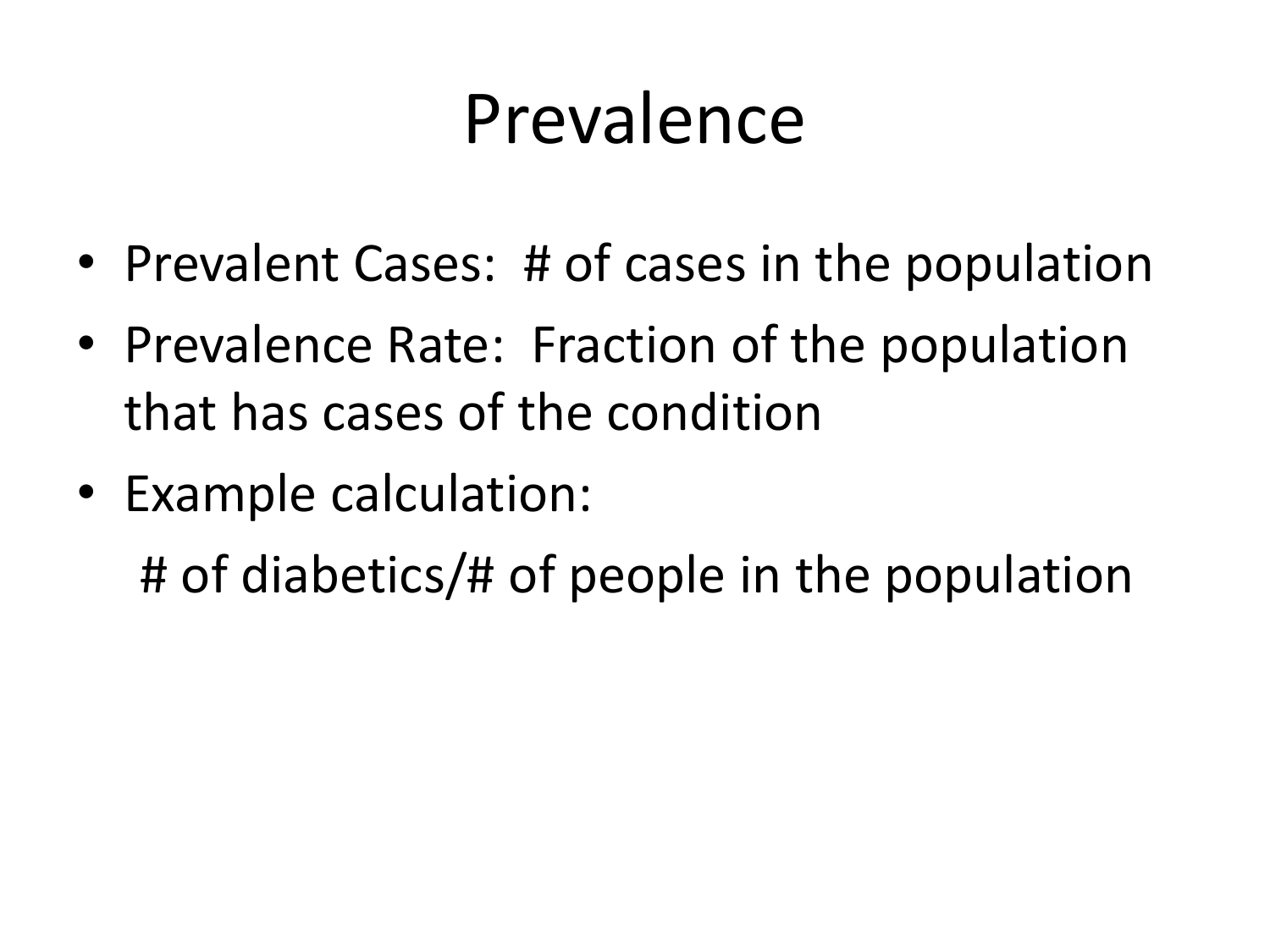# Relative Risk

- Risk of condition: Fraction of a group that has a condition (roughly, the likelihood of having the condition)
- Relative risk: The ratio of the risk of the condition in one group to that in a reference group
- Example: Relative Risk of gestational diabetes (GDM) for Aboriginal peoples compared to whites might be calculated as

 Fraction of pregnancies leading to GDM in AB/ Fraction of pregnancies leading to GDM in whites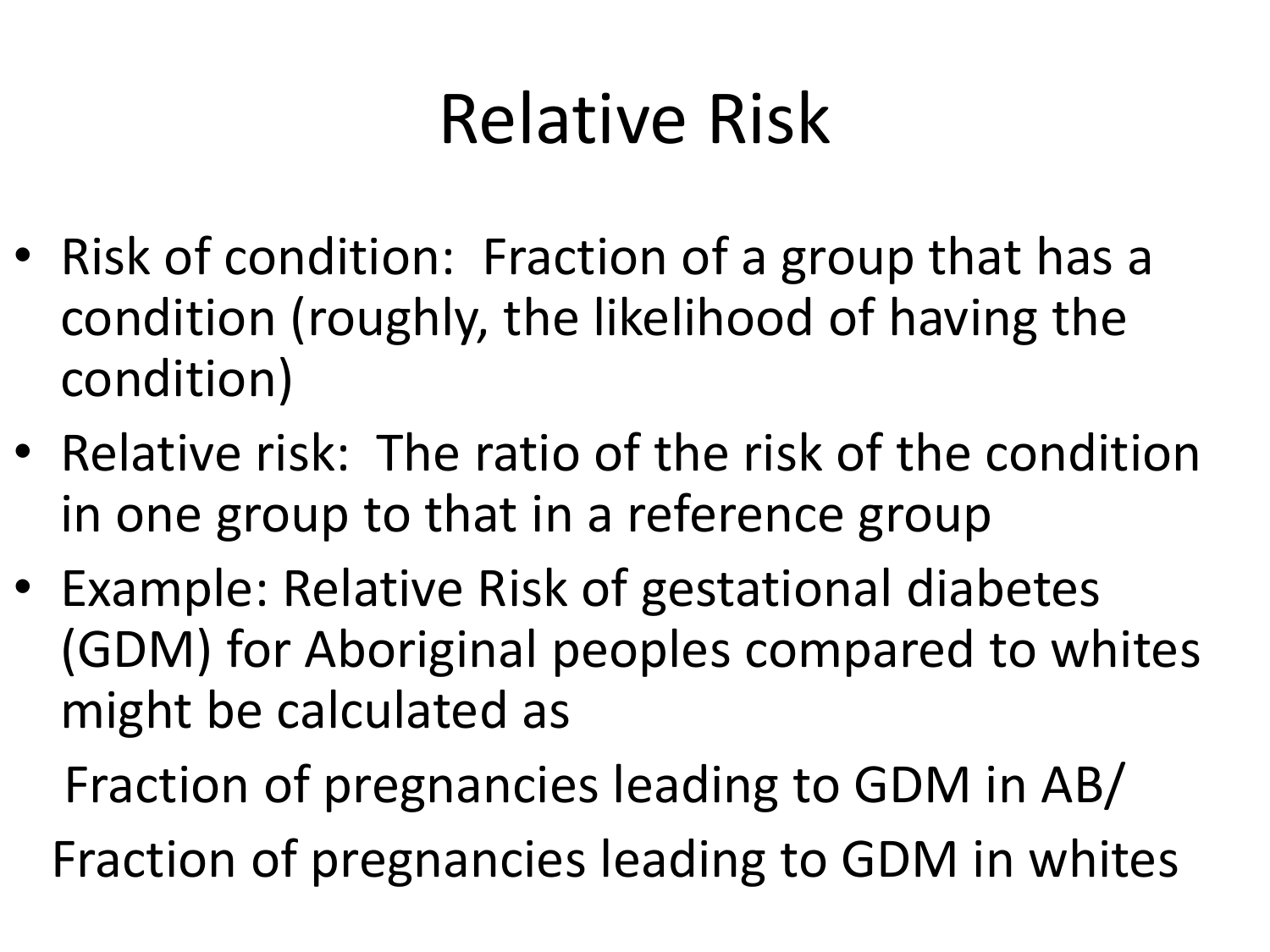# Odds Ratio

- Suppose  $p_x$  is chance of having condition for group X. Odds of having condition are  $p_X/(1-p_X)$
- Odds ratio gives ratio of odds in two different groups (group X compared to reference group R)  $(p_x/(1-p_x))/(p_R/(1-p_R))$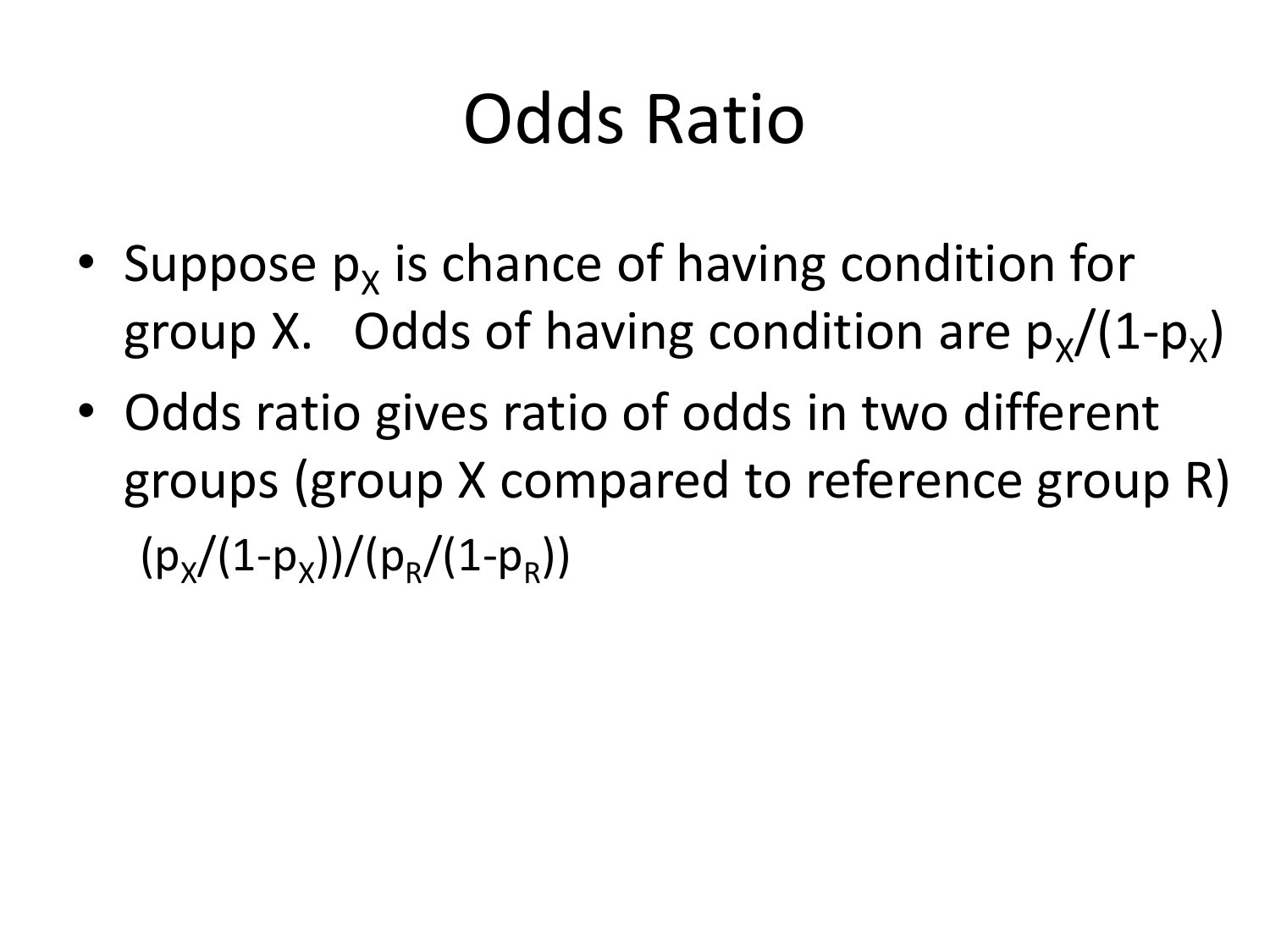### Sets of People for Infectious Diseases

- Susceptible: Can catch infection
- Infecteds (carriers): Those who have "caught" infection
- Infectives: Those who can spread infection
- Latent Infected: Those who have caught infection but are not infectious
- Asymptomatic Infectives: Those who have caught but are not showing signs
- Immune: Protected by immune system
	- May be protected through past "natural exposure" or through vaccination (innoculation)
- Quarantined: People (typically believed to be infected) that are taken away so can't "mix" with remainder of population
- \*Note that these sets are not meant to be disjoint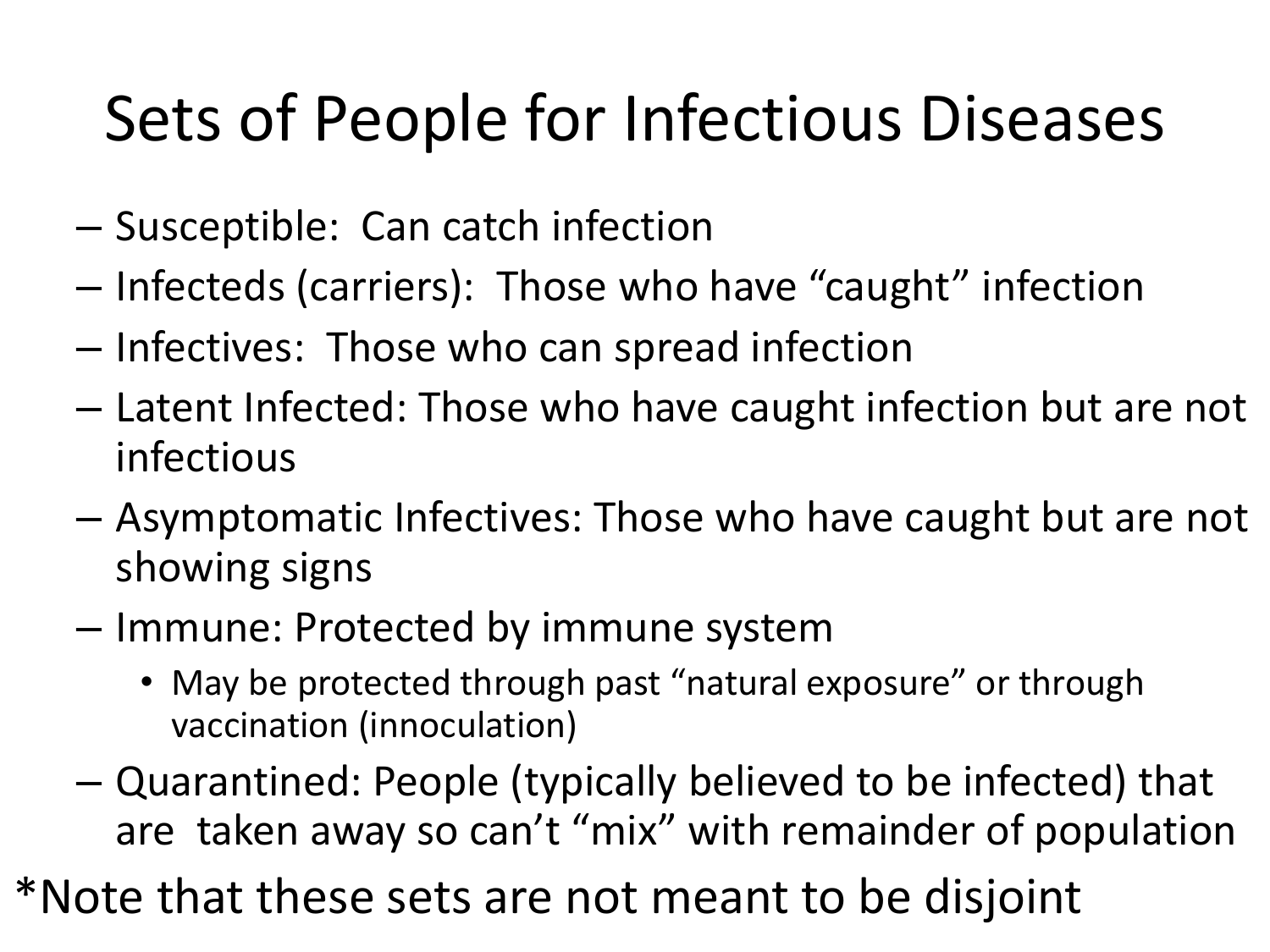# Infectious Disease Terms

- Latent period: Period between infection and onset of infectiousness (infectivity)
- Infectious period: Period of time that infectious (communicable – can spread infection)
- Incubation period: Period between infection and onset of symptoms
	- This is sometimes the same as the latent period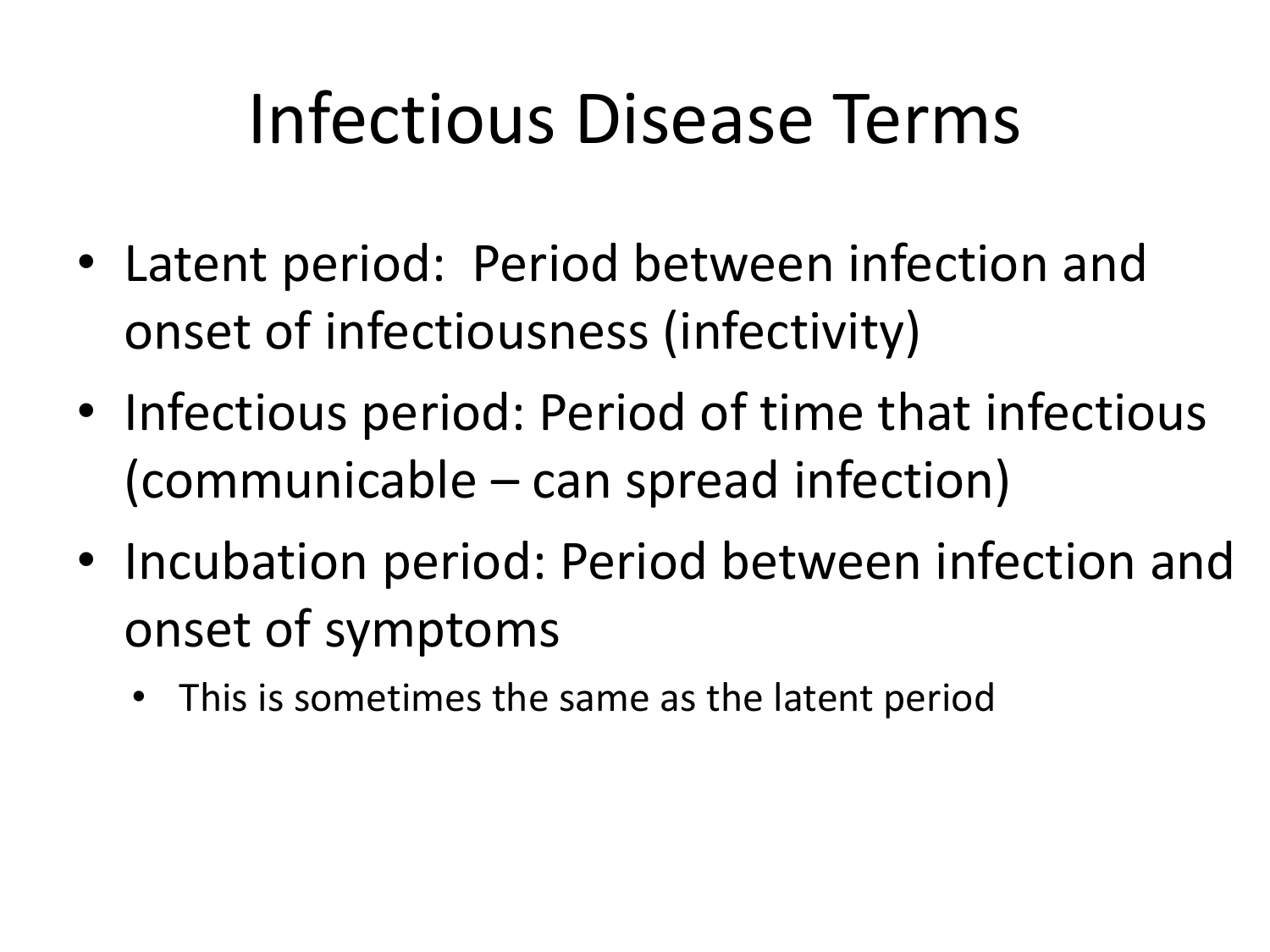# Infectious Disease Terms

- Notifiable (reportable) infection: Infection that has to be reported to centralized healthcare system
- Cases: People with the infection who have been recognized by the medical care system
- Contacts: People who are believed to have come into contact with cases
- Contact tracing: Locating contacts based on case information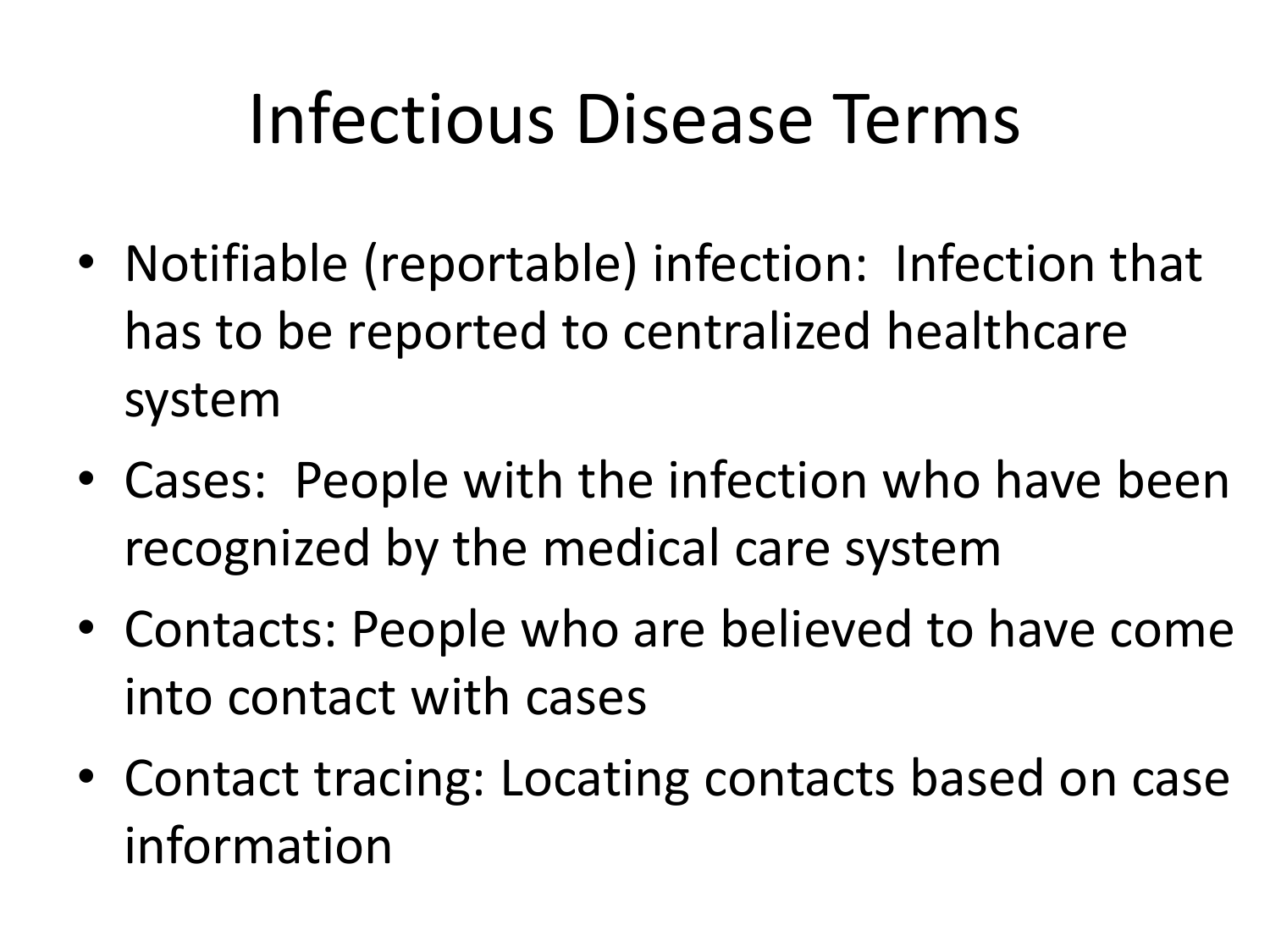Things You Should Know about Particular Conditions Discussed

- Diabetes
	- Overweight/obesity is major risk factor for diabetes
	- Diabetes greatly elevates risk of kidney (renal) problems, heart disease, eye problems, …
- Tuberculosis
	- Latent phases (dormant, contained) may last entire life
	- Active phases (active coughing, can spread)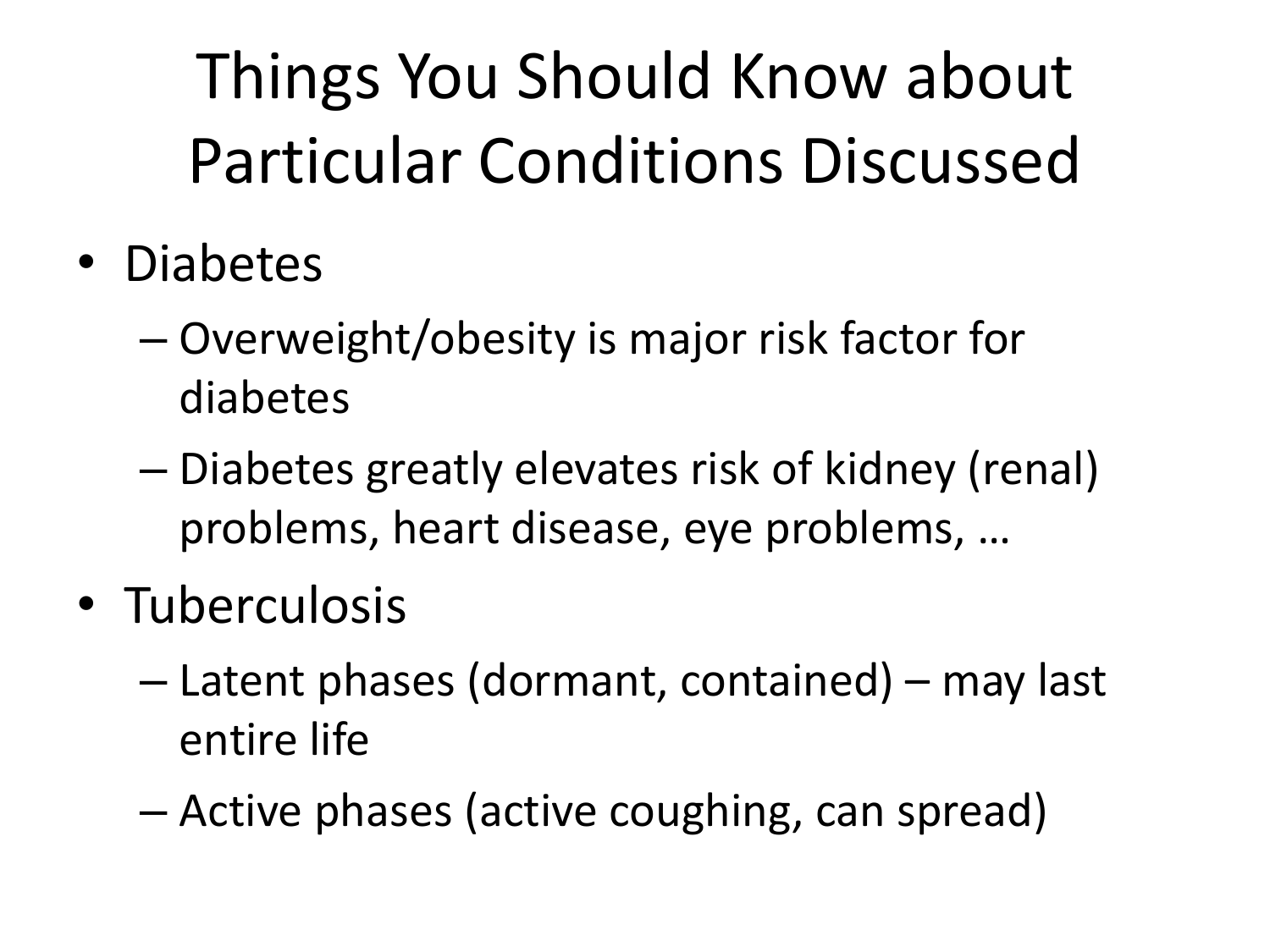### Data Sources

- Administrative data: Data captured by the healthcare system for the sake of operations
- Clinical data: Data from medical/nursing offices
- Surveillance data: Data deliberately collected to better understand health context
- Clinical trials
- Intervention studies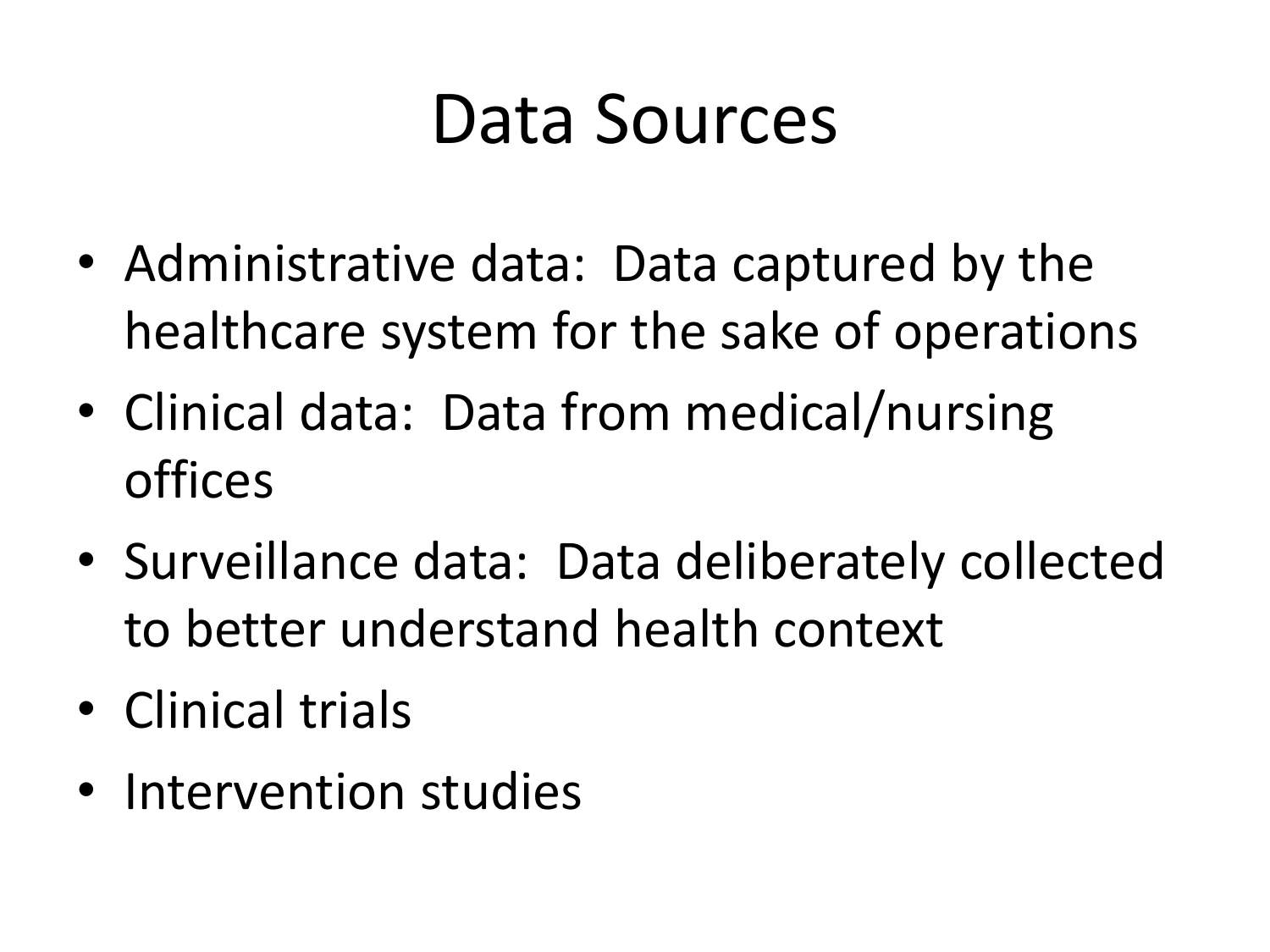# Characteristics of Data

- Longitudinal data: Data sets that follow individuals over time [at several points of follow-up]
- Cross-sectional data: "Snapshot" of a population at a particular point in time

– No ability to trace an individual's evolution